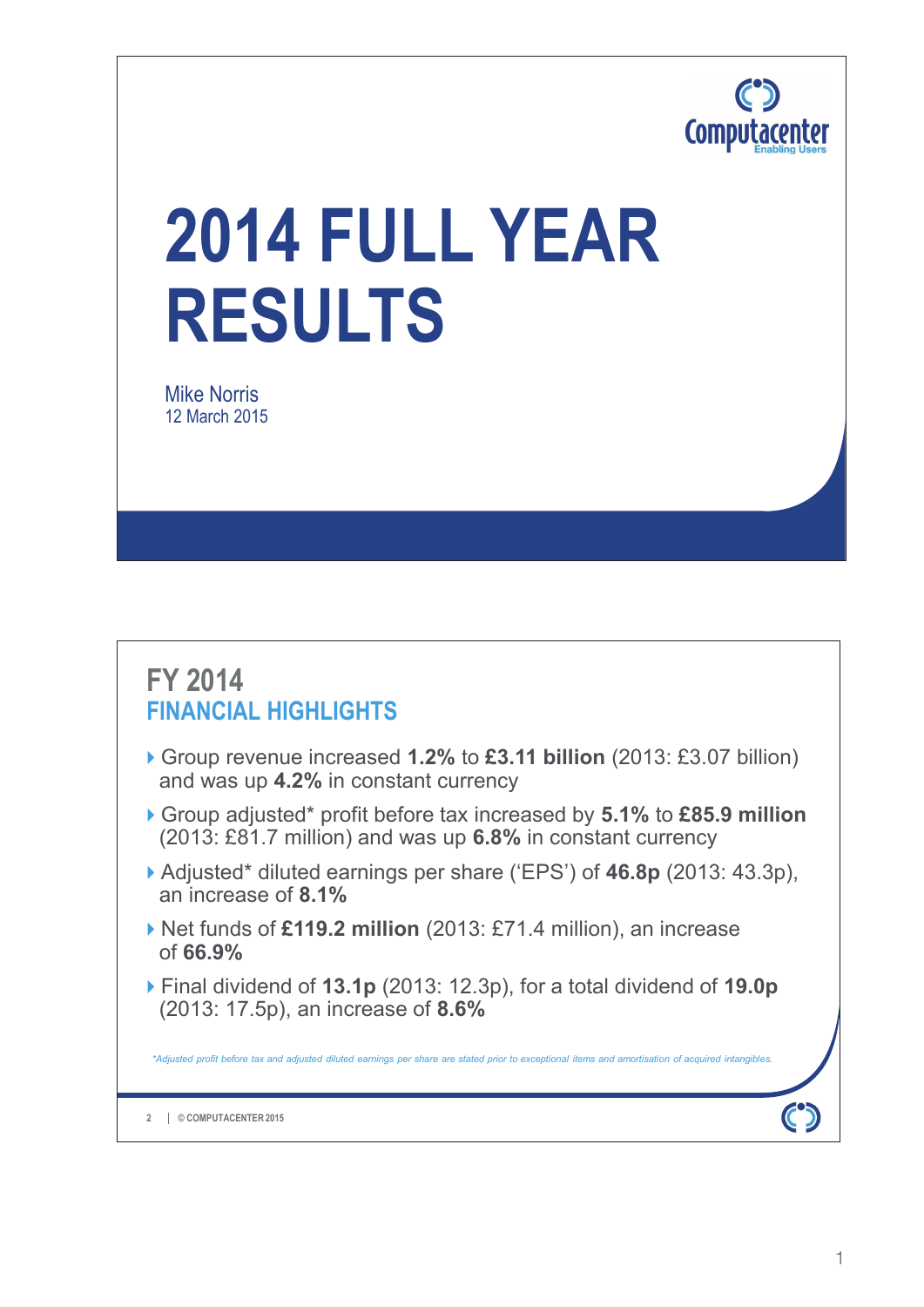

# **FY 2014 OPERATING HIGHLIGHTS**

- Services revenue up by **4.8 per cent** in constant currency to **£985.5 million**, and by **2.0 per cent** on an as reported basis
- UK reported strong revenue and profit growth across both services and supply chain
- $\triangleright$  The overall performance in Germany was disappointing, although the business finished the year strongly and enters 2015 in a more positive position than it started 2014
- ▶ Poor performance by the French business, and a charge of £9.1 million taken in respect of the comprehensive restructuring in France to improve competitiveness
- Post the year-end, the Group completed a **£100 million** Return of Value to shareholders, driven by the disposal of our non-core asset R.D. Trading Limited and our strong cash generation through the year

**© COMPUTACENTER 2015 4**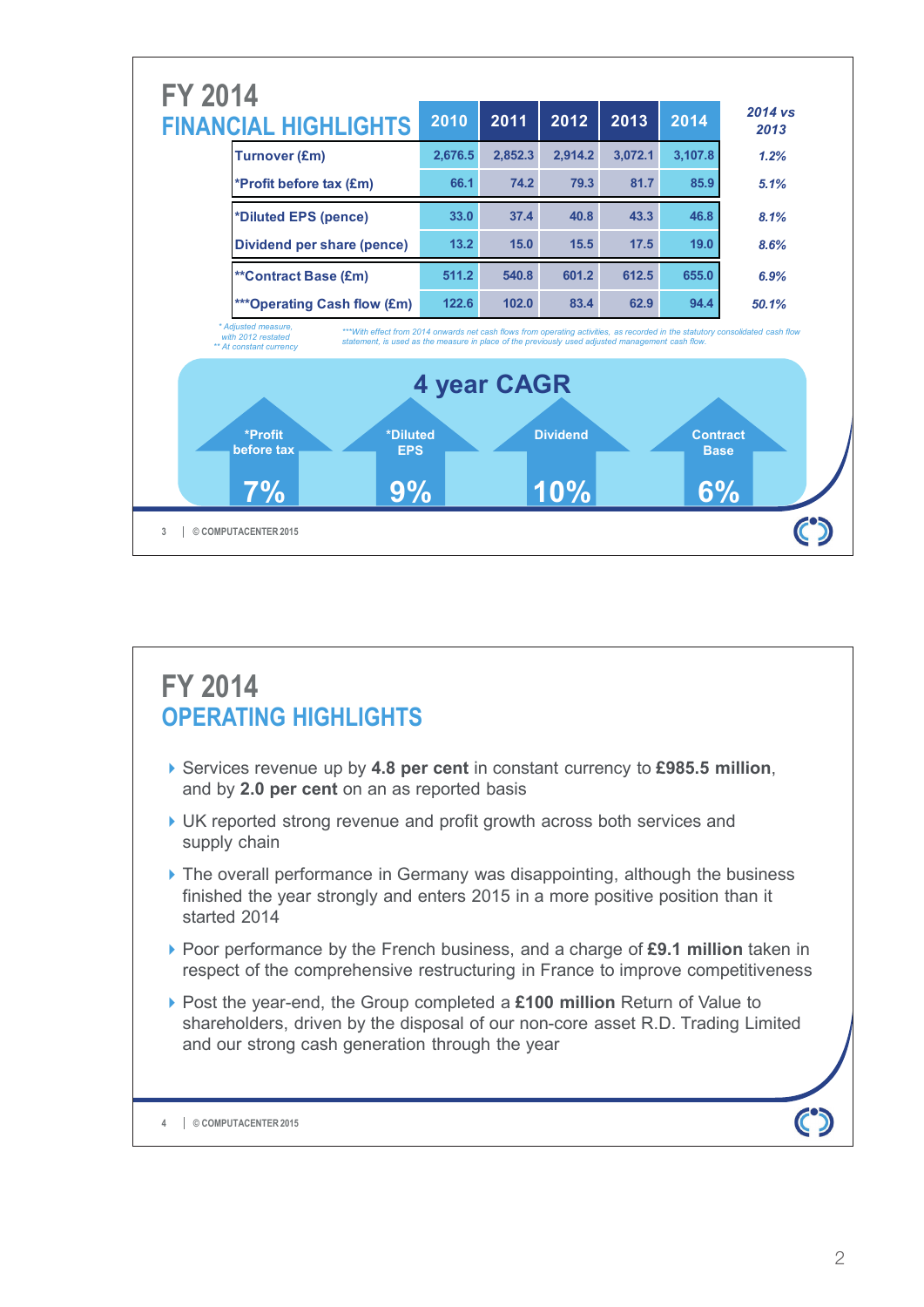

|                                                                        |                      | As reported       |                      | <b>Constant</b><br>currency                  | <b>As adjusted</b>                                                                                        |
|------------------------------------------------------------------------|----------------------|-------------------|----------------------|----------------------------------------------|-----------------------------------------------------------------------------------------------------------|
|                                                                        | <b>FY 2014</b><br>Em | £m                | $FY$ 2013 Change     | Constant<br><b>Currency</b><br><b>Change</b> | • Turnover up 1.2%, 4.2% in constant currency<br>• Operating profit up 5.0%, 6.7% in constant<br>currency |
| <b>Total Revenue</b>                                                   | 3.107.8              | 3.072.1           | 1.2%                 | 4.2%                                         | • Profit before tax up 5.1%, 6.8% in constant                                                             |
| <b>Adjusted gross profit</b><br><b>Adjusted gross profit %</b>         | 409.3<br>13.2%       | 402.5<br>13.1%    | 1.7%<br>0.1%         | 4.4%<br>0.0%                                 | currency<br>• Diluted EPS up 8.1%                                                                         |
| <b>Admin Expenses</b>                                                  | (323.8)              | (321.1)           | (0.8% )              | (3.7%)                                       |                                                                                                           |
| <b>Adjusted operating profit</b><br><b>Adjusted operating profit %</b> | 85.5<br>2.8%         | 81.4<br>2.6%      | 5.0%<br>0.1%         | 6.7%<br>0.1%                                 | Adjusted tax rate higher in 2014,<br>due to unrecovered losses in France.                                 |
| <b>Adjusted net interest</b>                                           | 0.3                  | 0.3               | 0.0%                 | 0.0%                                         |                                                                                                           |
| <b>Adjusted profit before tax</b>                                      | 85.9                 | 81.7              | 5.1%                 | 6.8%                                         |                                                                                                           |
| <b>Adjusted tax expense</b><br><b>Adjusted tax rate</b>                | (21.4)<br>(24.9%)    | (19.3)<br>(23.7%) | $(10.9\%)$<br>(1.2%) | $(12.6\%)$<br>(1.2%)                         | 24.9%<br>23.7%                                                                                            |
| <b>Adjusted profit after tax</b>                                       | 64.5                 | 62.3              | 3.5%                 | 5.0%                                         | 22.6%<br>22.0%<br>21.7%                                                                                   |
| <b>Diluted earnings per share</b><br>- Adjusted                        | 46.8p                | 43.3p             | 8.1%                 |                                              | 2010<br>2011<br>2012<br>2013<br>2014                                                                      |
|                                                                        |                      |                   | 73.9%                |                                              |                                                                                                           |

3

D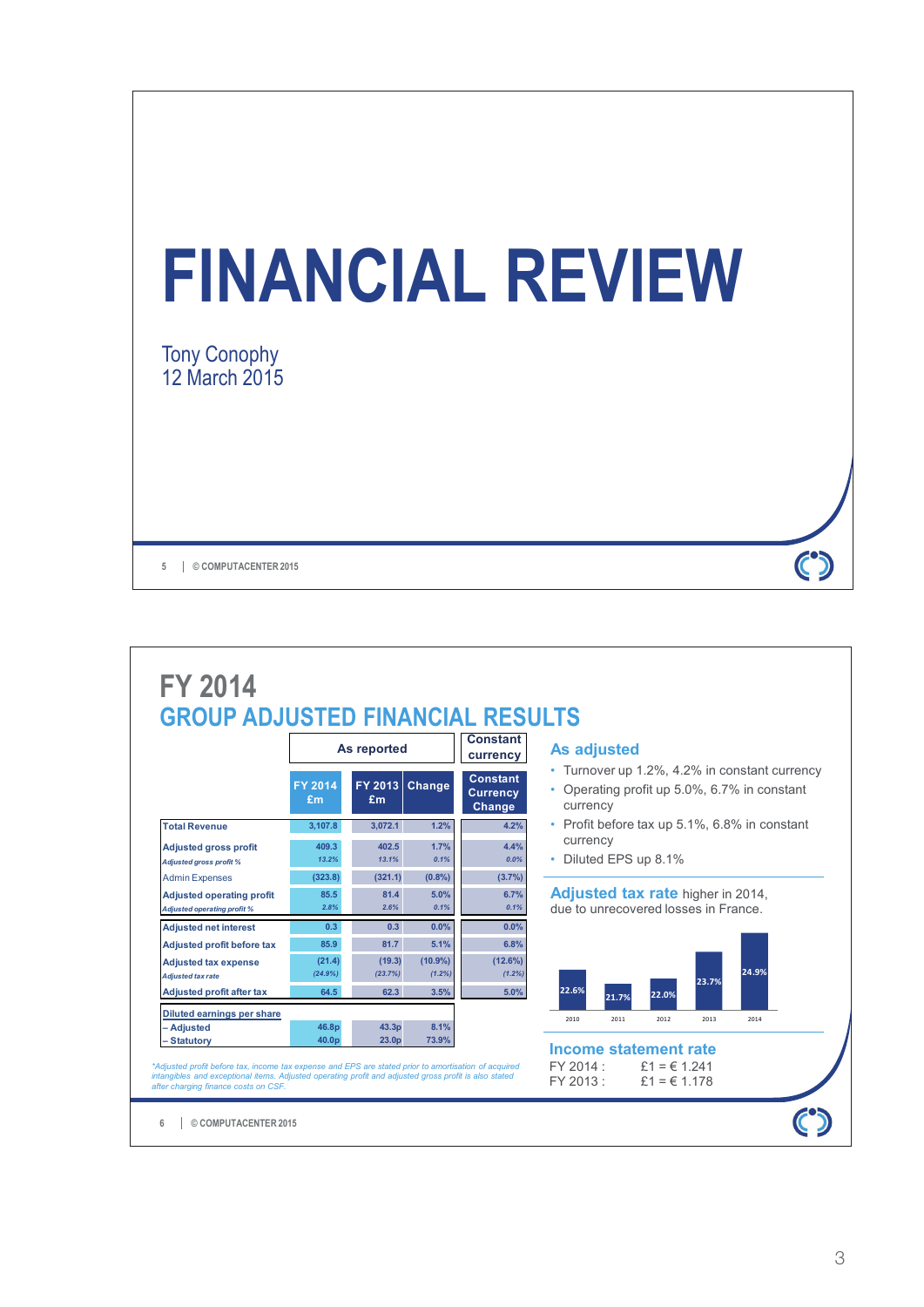# **FY 2014 RECONCILIATION TO STATUTORY RESULTS**

|                                                                                                                                                             | £m                                  | FY 2014 FY 2013<br>£m                      | Change<br>%                                             |
|-------------------------------------------------------------------------------------------------------------------------------------------------------------|-------------------------------------|--------------------------------------------|---------------------------------------------------------|
| <b>Adjusted profit before tax</b>                                                                                                                           | 85.9                                | 81.7                                       | 5.1%                                                    |
| Amortisation of acq. intangibles                                                                                                                            | (1.9)                               | (2.4)                                      | 20.8%                                                   |
| <b>Onerous German contracts</b><br>Non-cash Impairment<br>Redundancy and restructuring costs<br>Services contracts re-valuation<br><b>Exceptional items</b> | 1.5<br>(9.1)<br>(7.6)               | (15.7)<br>(12.7)<br>(4.3)<br>4.0<br>(28.8) | 109.6%<br>100.0%<br>(111.6%)<br>$(100.0\%)$<br>73.6%    |
| <b>Statutory profit before tax</b>                                                                                                                          | 76.4                                | 50.5                                       | 51.3%                                                   |
| <b>Adjusted tax expense</b><br><b>Adjusted tax %</b>                                                                                                        | (21.4)<br>24.9%                     | (19.3)<br>23.7%                            | $(10.9\%)$<br>1.2%                                      |
| <b>Exceptional tax items</b><br>Tax on exceptional items<br>Tax on impairment<br>Tax on amort'n of acq. intangibles<br>Income tax expense                   | (0.2)<br>0.2 <sub>0</sub><br>(21.3) | (0.5)<br>1.2<br>1.0<br>0.2<br>(17.4)       | 100.0%<br>(116.7%)<br>$(100.0\%)$<br>0.0%<br>$(22.4\%)$ |
| Tax %                                                                                                                                                       | 27.9%                               | 34.4%                                      | (6.5%)                                                  |
| <b>Statutory profit after tax</b>                                                                                                                           | 55.1                                | 33.2                                       | 66.0%                                                   |

#### **Exceptional items 2014**

- The exceptional items in 2014 consist of the restructuring costs in France and the release of German onerous contract provisioning.
- We have implemented a 'social plan' during H2 which will reduce our cost base in France to improve our competitiveness.
- This exercise will enable a fundamental re-shaping of the business to take place which we hope will provide a solid foundation for the business to sell our core Group Services offerings to our target customer market.
- The final costs will not be known until the end of 2015.

 $\mathbf C$ 

 The Group's three onerous contracts continue to forecast operational improvements allowing the release of £1.5m of the provision taken in 2013.

**© COMPUTACENTER 2015 7**

|                             |                | As reported |               |                | In constant currency |               |
|-----------------------------|----------------|-------------|---------------|----------------|----------------------|---------------|
|                             | <b>FY 2014</b> | FY 2013     | Change        | <b>FY 2014</b> | FY 2013              | Change        |
|                             | £m             | £m          | $\frac{9}{6}$ | £m             | £m                   | $\frac{9}{6}$ |
| <b>Supply Chain Revenue</b> |                |             |               |                |                      |               |
| <b>UK</b>                   | 919.3          | 828.1       | 11.0%         | 919.3          | 828.1                | 11.0%         |
| Germany                     | 774.9          | 859.4       | $(9.8\%)$     | 774.9          | 815.8                | $(5.0\%)$     |
| France                      | 393.4          | 389.5       | 1.0%          | 393.4          | 369.7                | 6.4%          |
| <b>Belgium</b>              | 34.6           | 29.2        | 18.5%         | 34.6           | 27.7                 | 24.8%         |
| <b>Total Group</b>          | 2,122.3        | 2,106.2     | 0.8%          | 2,122.3        | 2,041.3              | 4.0%          |
| <b>Services Revenue</b>     |                |             |               |                |                      |               |
| <b>UK</b>                   | 497.6          | 458.0       | 8.6%          | 497.6          | 458.0                | 8.6%          |
| Germany                     | 392.2          | 412.0       | $(4.8\%)$     | 392.2          | 391.1                | 0.3%          |
| France                      | 77.7           | 76.8        | 1.2%          | 77.7           | 72.9                 | 6.6%          |
| <b>Belgium</b>              | 18.1           | 19.0        | $(4.7\%)$     | 18.1           | 18.0                 | 0.4%          |
| <b>Total Group</b>          | 985.5          | 965.9       | 2.0%          | 985.5          | 940.1                | 4.8%          |

Supply chain revenues The UK business benefitted from demand from new Managed Services wins, and improving conditions for business generally<br>in the UK. The performance of our German business was especially disappointing du second half of 2013.

Services revenue UK delivered a number of significant Managed Services wins during the year, which has resulted in associated incremental<br>business. Germany was flat, largely as a result of the Group's decision to selective

**© COMPUTACENTER 2015 8**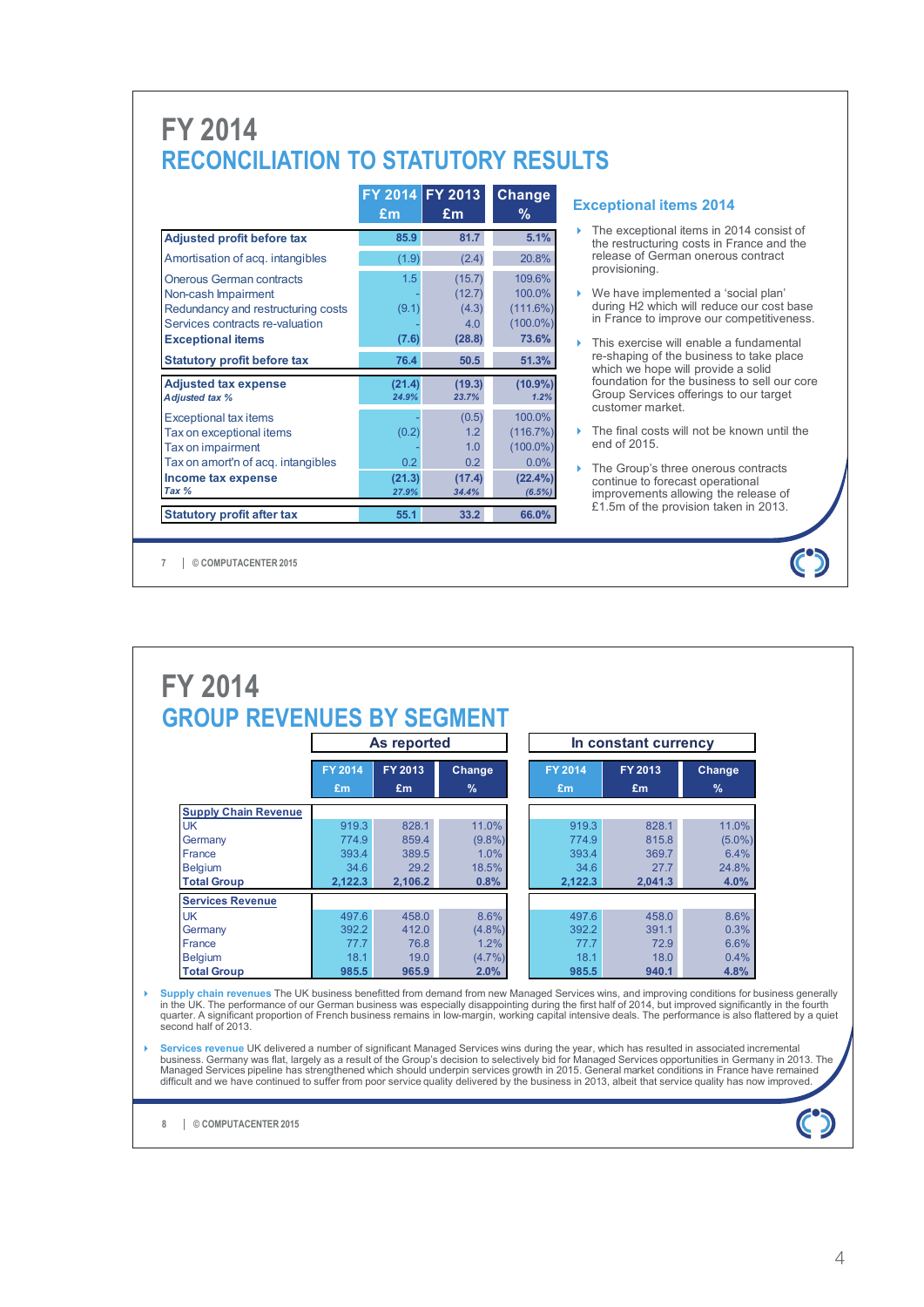|                                  |                      | As reported   |                         |                      | In constant currency |                         |
|----------------------------------|----------------------|---------------|-------------------------|----------------------|----------------------|-------------------------|
|                                  | <b>FY 2014</b><br>£m | FY 2013<br>£m | Change<br>$\frac{9}{6}$ | <b>FY 2014</b><br>£m | FY 2013<br>£m        | Change<br>$\frac{9}{6}$ |
| <b>Revenue</b>                   |                      |               |                         |                      |                      |                         |
| <b>UK</b>                        | 1.416.9              | 1.286.1       | 10.2%                   | 1.416.9              | 1.286.1              | 10.2%                   |
| Germany                          | 1.167.1              | 1.271.4       | $(8.2\%)$               | 1.167.1              | 1.206.9              | $(3.3\%)$               |
| France                           | 471.1                | 466.3         | 1.0%                    | 471.1                | 442.6                | 6.4%                    |
| <b>Belgium</b>                   | 52.7                 | 48.2          | 9.3%                    | 52.7                 | 45.8                 | 15.1%                   |
| <b>Total Group</b>               | 3.107.8              | 3,072.1       | 1.2%                    | 3,107.8              | 2.981.4              | 4.2%                    |
| <b>Adjusted operating profit</b> |                      |               |                         |                      |                      |                         |
| <b>UK</b>                        | 65.5                 | 56.2          | 16.5%                   | 65.5                 | 56.2                 | 16.5%                   |
| Germany                          | 26.8                 | 30.6          | $(12.4\%)$              | 26.8                 | 29.1                 | $(8.0\%)$               |
| France                           | (8.8)                | (7.3)         | $(20.5\%)$              | (8.8)                | (6.9)                | $(27.9\%)$              |
| <b>Belgium</b>                   | 2.1                  | 1.8           | 16.7%                   | 2.1                  | 1.7                  | 18.2%                   |
| <b>Total Group</b>               | 85.5                 | 81.4          | 5.0%                    | 85.5                 | 80.1                 | 6.7%                    |

- **Belgium performance** continues to be strong with double digit supply chain growth and the fifth consecutive year of services growth.<br>The focus for 2015 will be on key renewals to consolidate the contract base.
- **© COMPUTACENTER 2015 9**

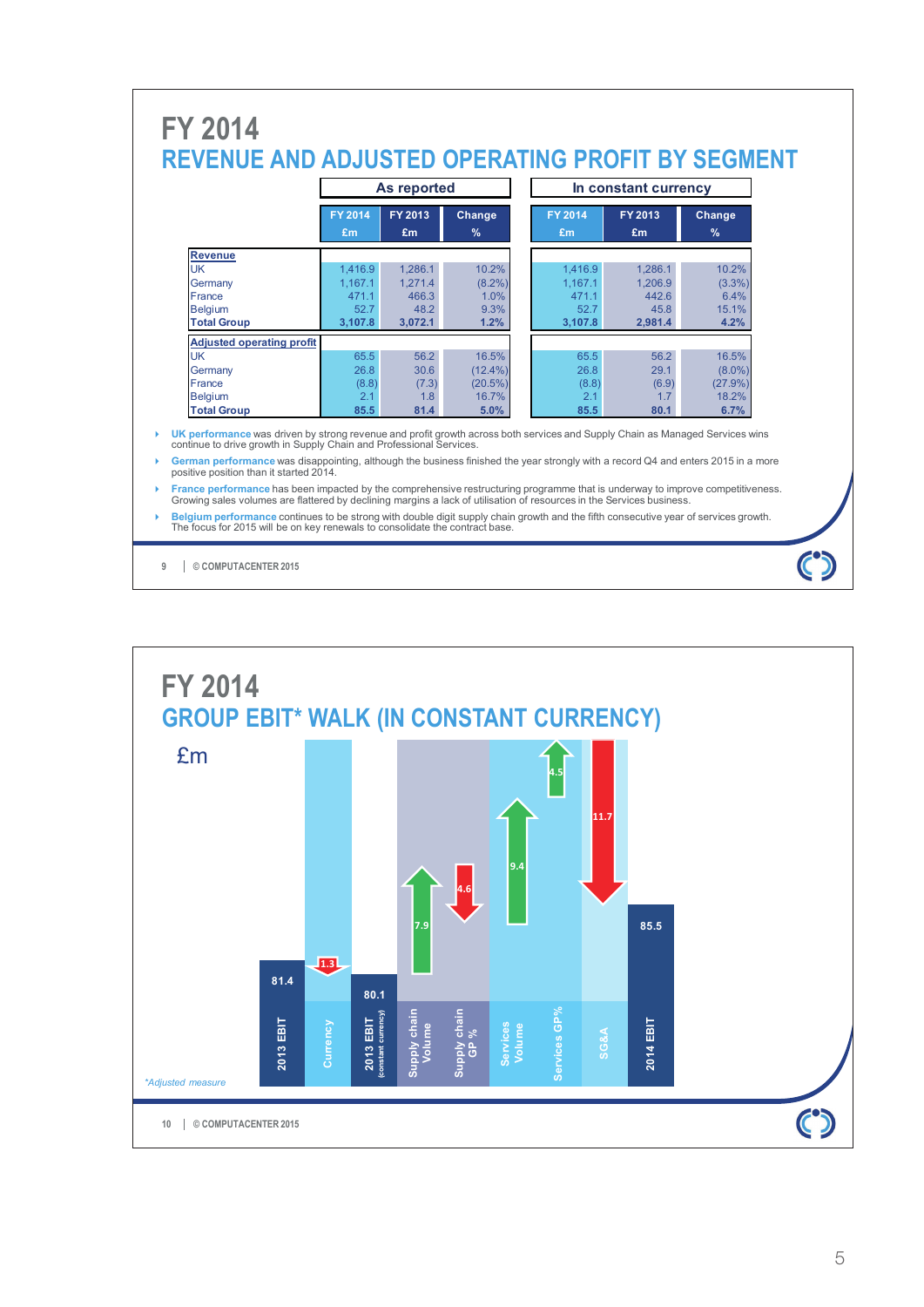

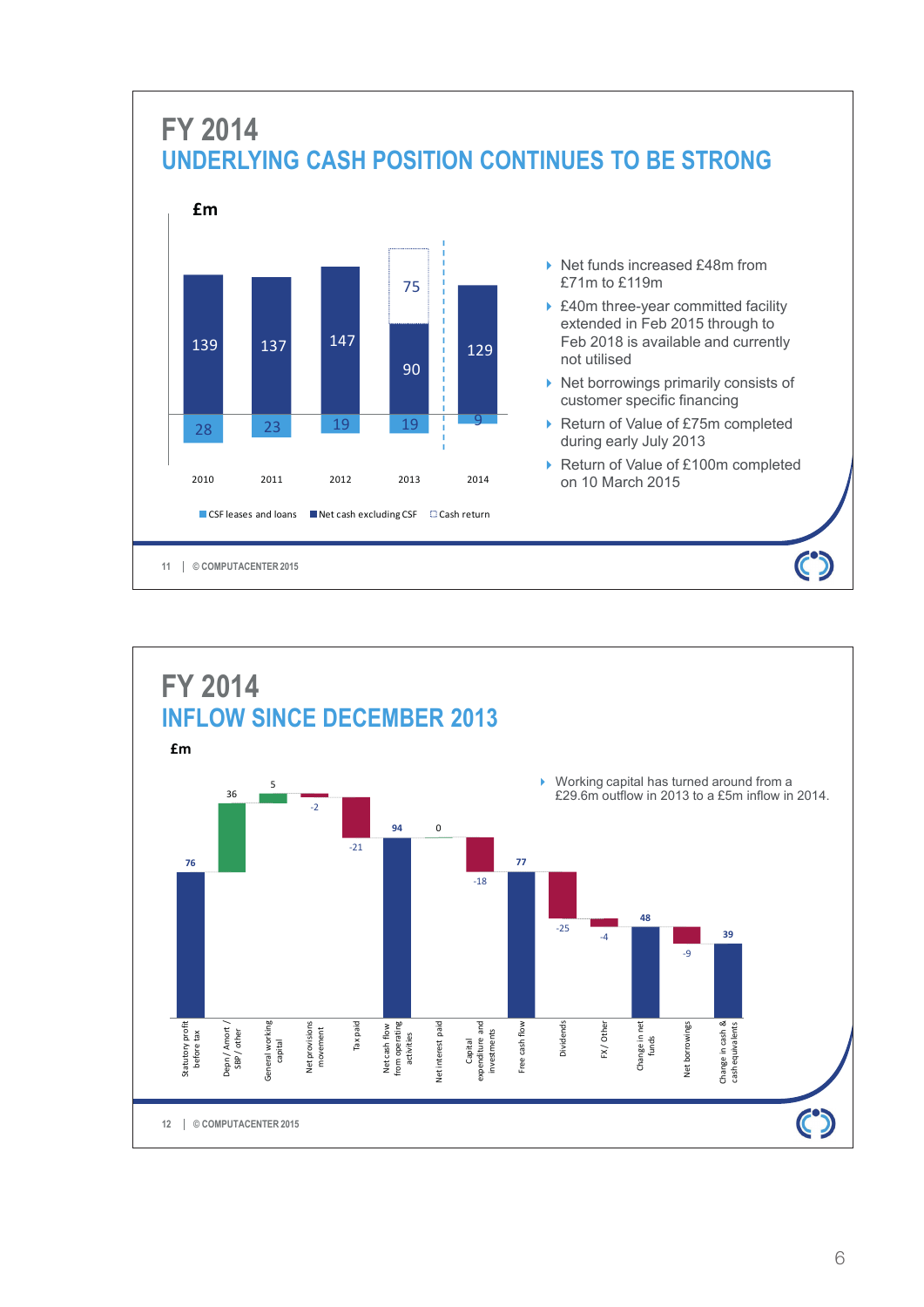

# **FY 2015 MODELLING CONSIDERATIONS**

| <b>Adjusted Net Interest</b>              | Interest income will decrease by circa £0.4m due to the cash return completed in March 2015.                                                                                                                                                                                                                                                                                                                                                                         |
|-------------------------------------------|----------------------------------------------------------------------------------------------------------------------------------------------------------------------------------------------------------------------------------------------------------------------------------------------------------------------------------------------------------------------------------------------------------------------------------------------------------------------|
| Tax                                       | Dependent on mix of earnings as we utilise losses in European operations. Material losses<br>in France in 2014 was the main driver in the increased tax rate from 23.7% to 24.9%.<br>Full year tax rate is expected at around 24.5% for 2015. The small decrease from 2014 is<br>driven by an increasing cash tax rate in Germany as losses are utilised and begin to<br>exhaust, more than offset by lower losses in France and a reducing UK corporation tax rate. |
| <b>Exceptional</b>                        | A £9.1m provision for restructuring costs has been booked for the Social Plan as at 31<br>December 2014. As we progress through the implementation of the plan during 2015 we<br>will gain a better understanding of the costs involved although this is Management's best<br>estimate of the costs.                                                                                                                                                                 |
| <b>Capital Expenditure</b>                | Typically capex is circa £25m pa, approximately 50% run-rate capex, and 50%<br>discretionary (e.g. investments in IT tools to improve productivity, internal IT hardware for<br>our staff etc).                                                                                                                                                                                                                                                                      |
| <b>Depreciation and Amortisation</b>      | No material changes to the underlying charge which increased circa £0.7m per annum in 2014.                                                                                                                                                                                                                                                                                                                                                                          |
| <b>Dividends</b>                          | Our dividend policy is to set dividends to maintain a dividend cover of 2-2.5 times. EPS will<br>increase ahead of earnings due to the share consolidation arising from the return of value<br>in 2015.                                                                                                                                                                                                                                                              |
| <b>Capital Structure and Acquisitions</b> | No further changes to the capital structure expected in 2015 as we replenish our cash<br>reserves after the Return of Value completed on 10 March 2015.                                                                                                                                                                                                                                                                                                              |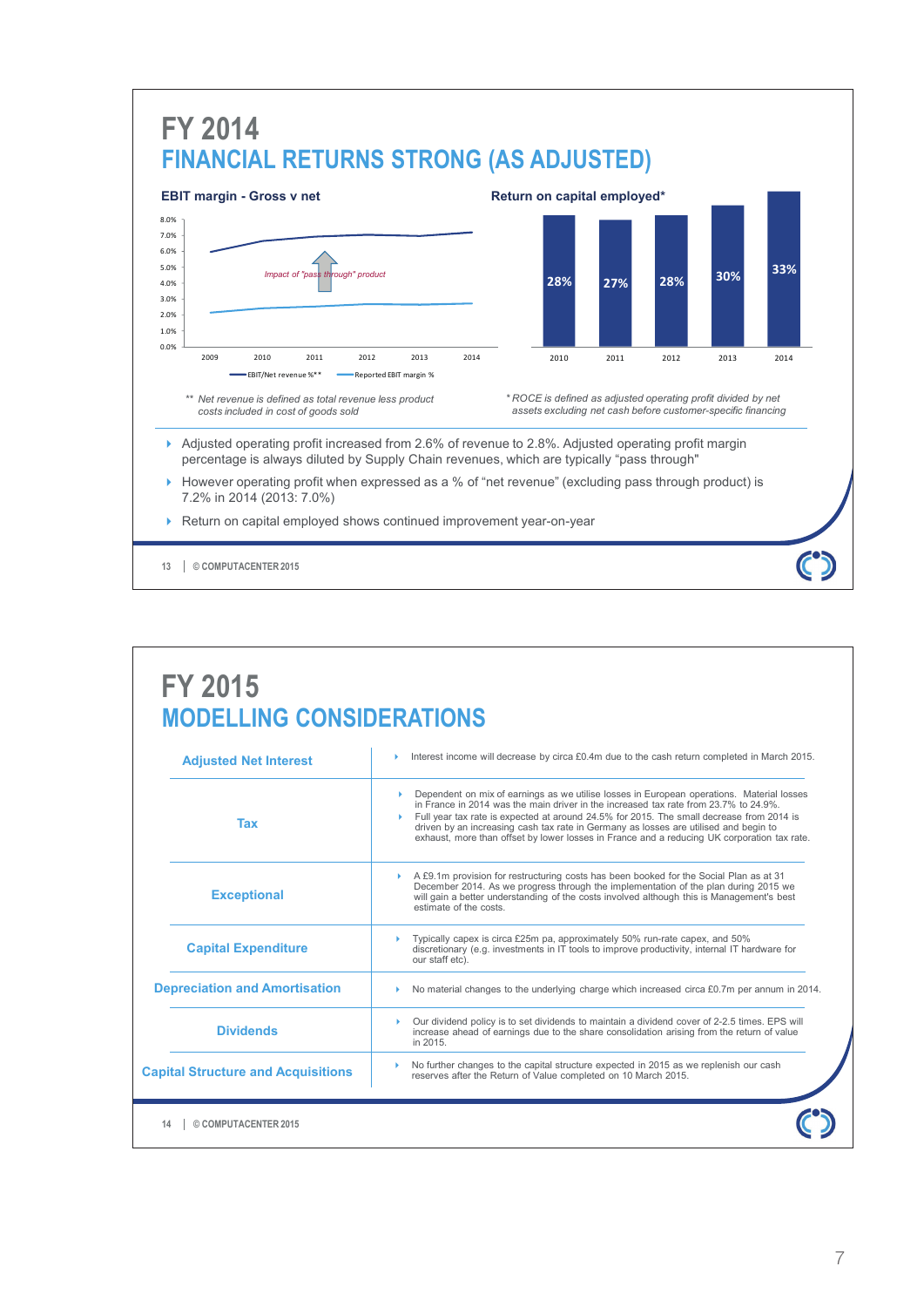

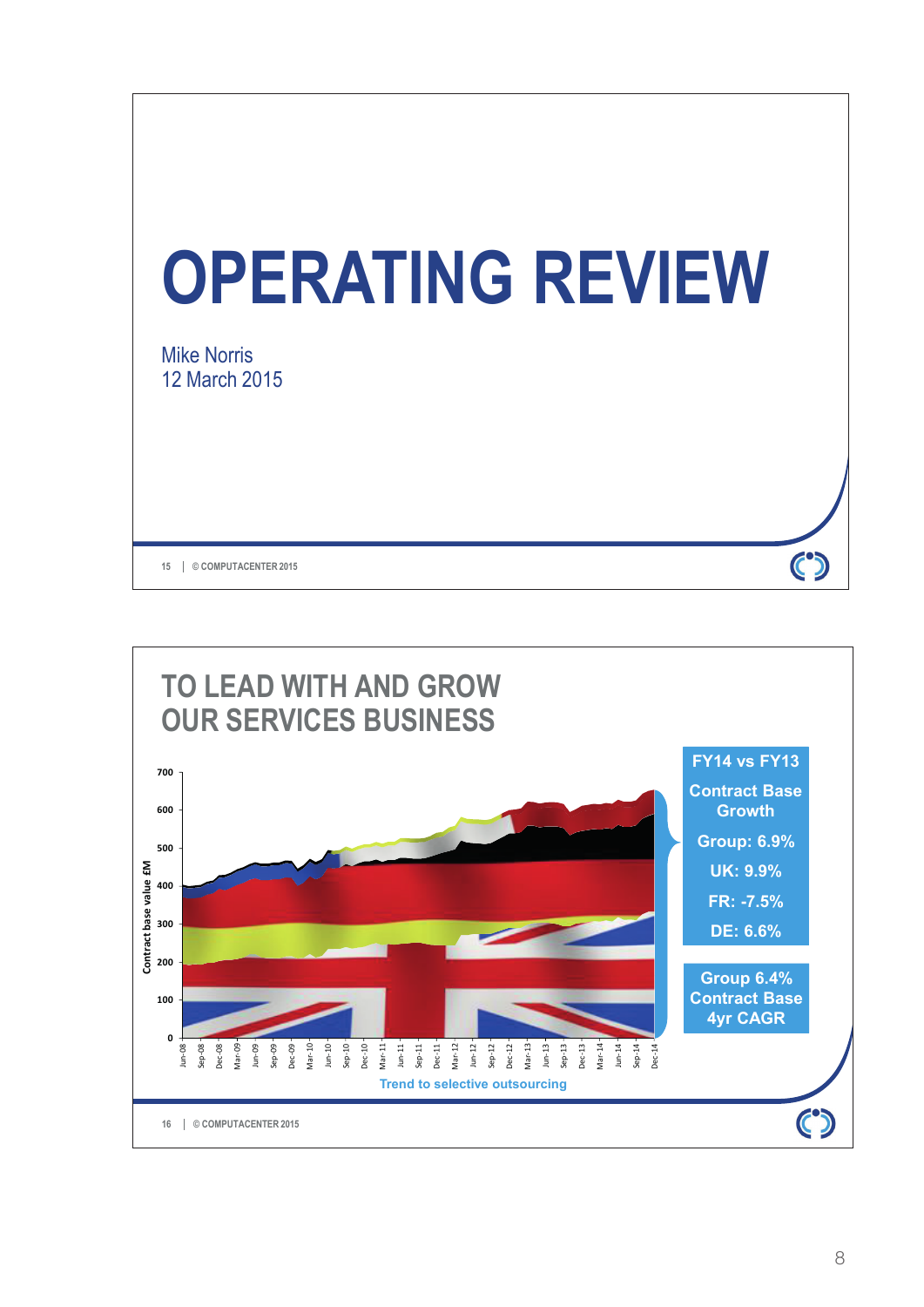

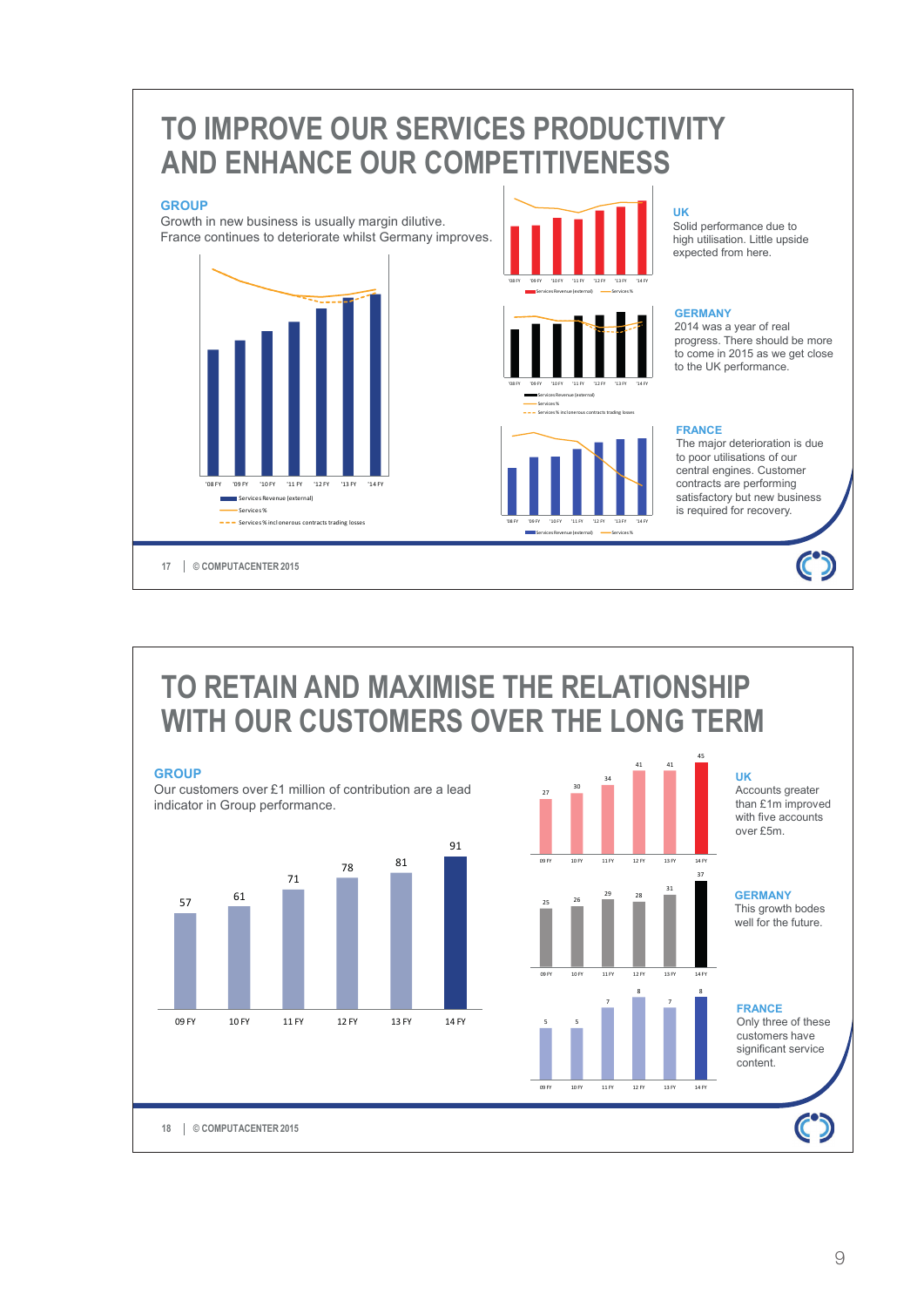

**© COMPUTACENTER 2015 19**

- ▶ During 2014 we have continued to refine the strategy "Enabling Users" *and their business."*
- ▶ Next Generation Service Desk went live internally in Q3 2014 and has the first pilot customer starting Q2 2015. Strong pipeline of customers.
- ▶ Our Group Mobile Engine development has been deployed internally and with the first pilot customer.
- Investing in our international capabilities to support our customers' global requirements including Hungary, Malaysia and the USA.
- It is now time in 2015 to define our Cloud and Security offerings.



 $\mathbf{C}$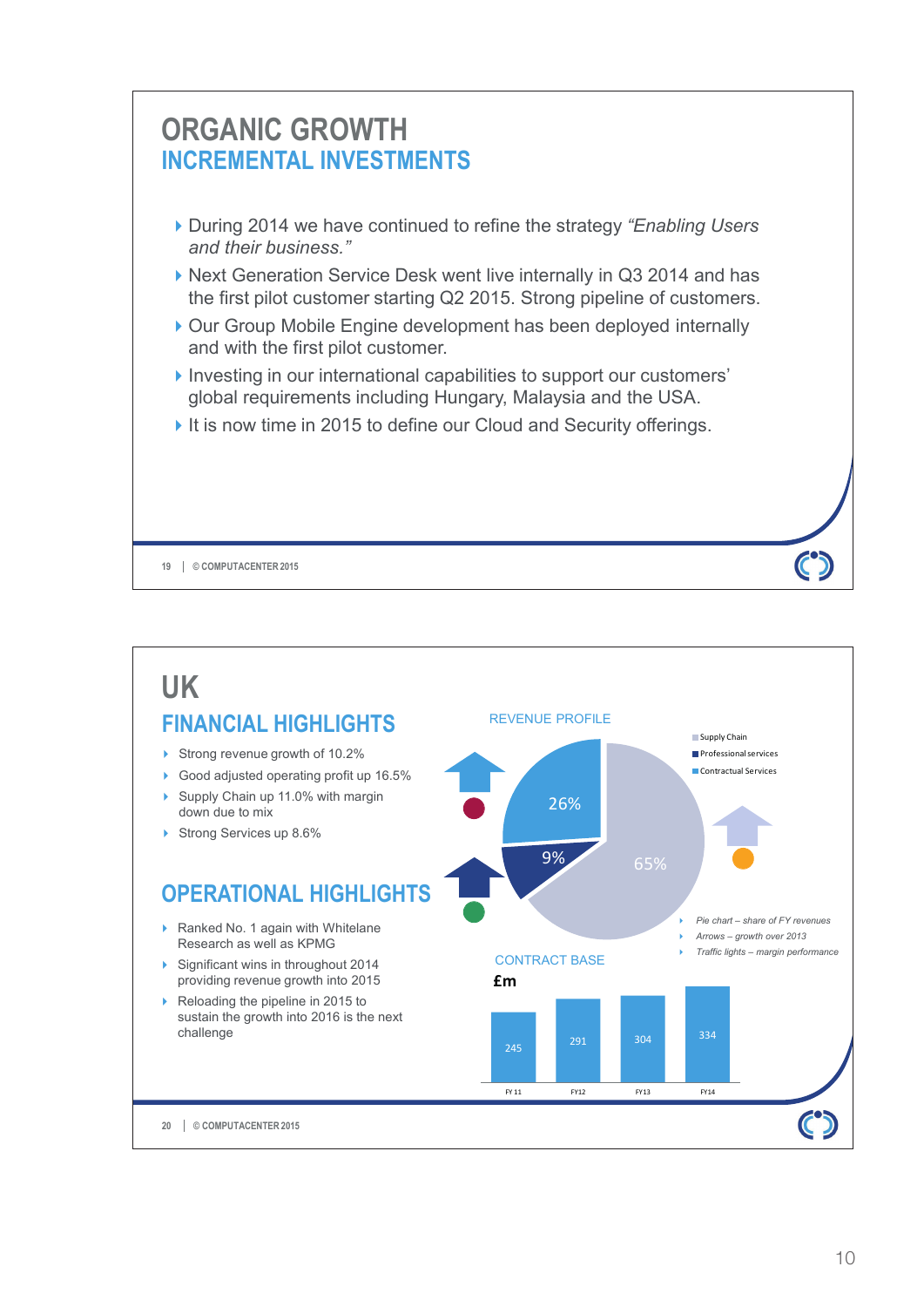# **GERMANY FINANCIAL HIGHLIGHTS**

- ▶ Total revenue reduction of 3.3% due to weak first half
- Adjusted operating profit down by 8.0%
- Supply Chain down by 5.0% but record fourth quarter
- Services growth of 0.3% against the headwind of a large contract loss

## **OPERATIONAL HIGHLIGHTS**

- ▶ Largest contract win since the problem contract issues of 2011 commenced in 2014
- Another significant Managed Services win in Q4 2014 and a strong performance in Professional Services
- Major contract win in Q1 2015
- **Denous contracts improving**

NB. All figures in constant currency

**© COMPUTACENTER 2015 21**



# **FRANCE FINANCIAL HIGHLIGHTS**

- ▶ Total revenue up 6.4% due to weak comparative in 2013
- Adjusted operating loss increased by 27.9% but we have cleared up some history
- Supply Chain up 6.4% but very poor mix
- ▶ Services up 6.5% due to major contract secured in 2013

## **OPERATIONAL HIGHLIGHTS**

- **Margins depressed due to increasing under** utilisation of central resources
- Major new contract progressing well

**© COMPUTACENTER 2015 22**

NB. All figures in constant currency

- $\triangleright$  Significant restructuring programme has been implemented to reduce the cost base for 2015
- **Emphasis now on the right sales to the right** customers

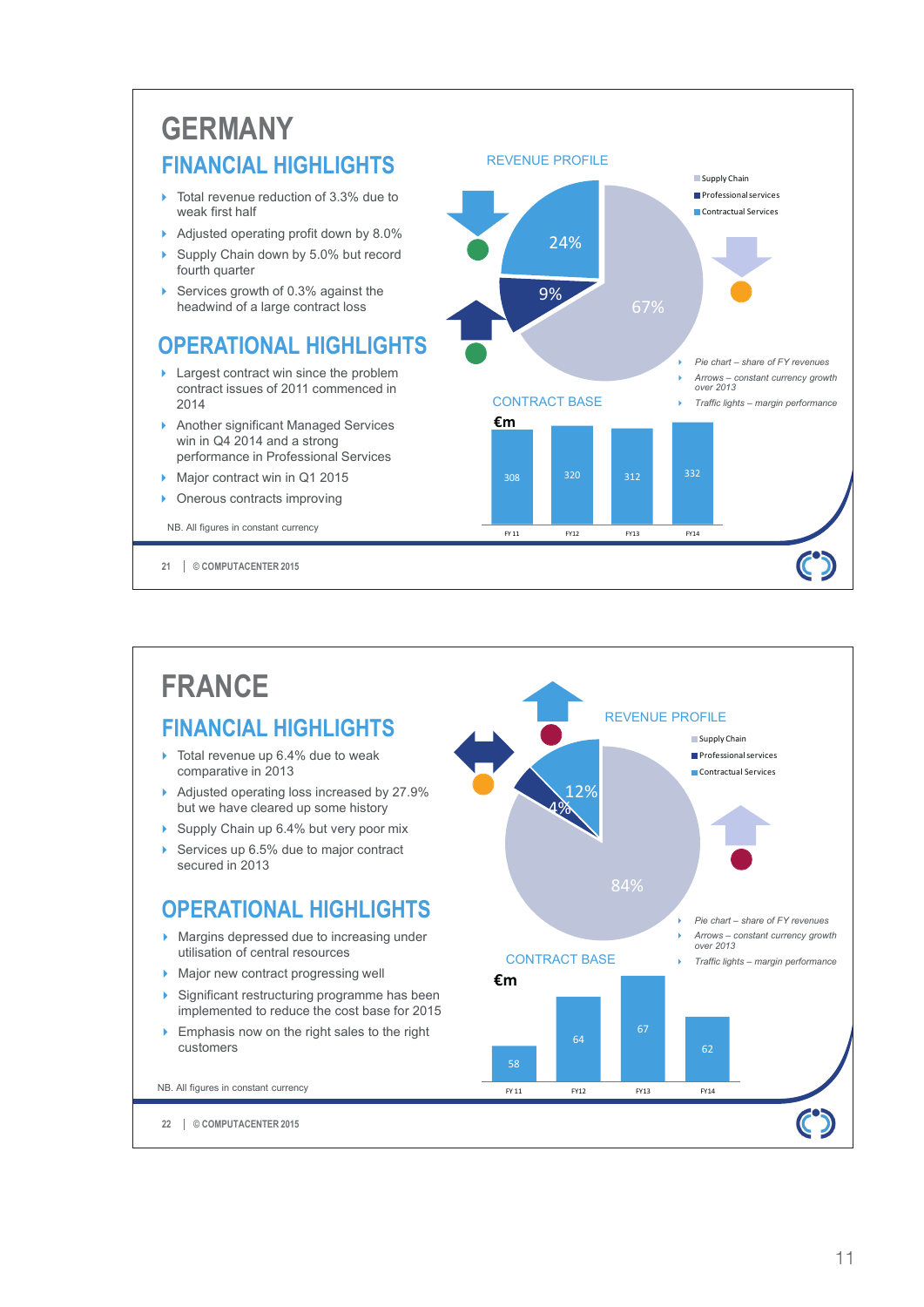

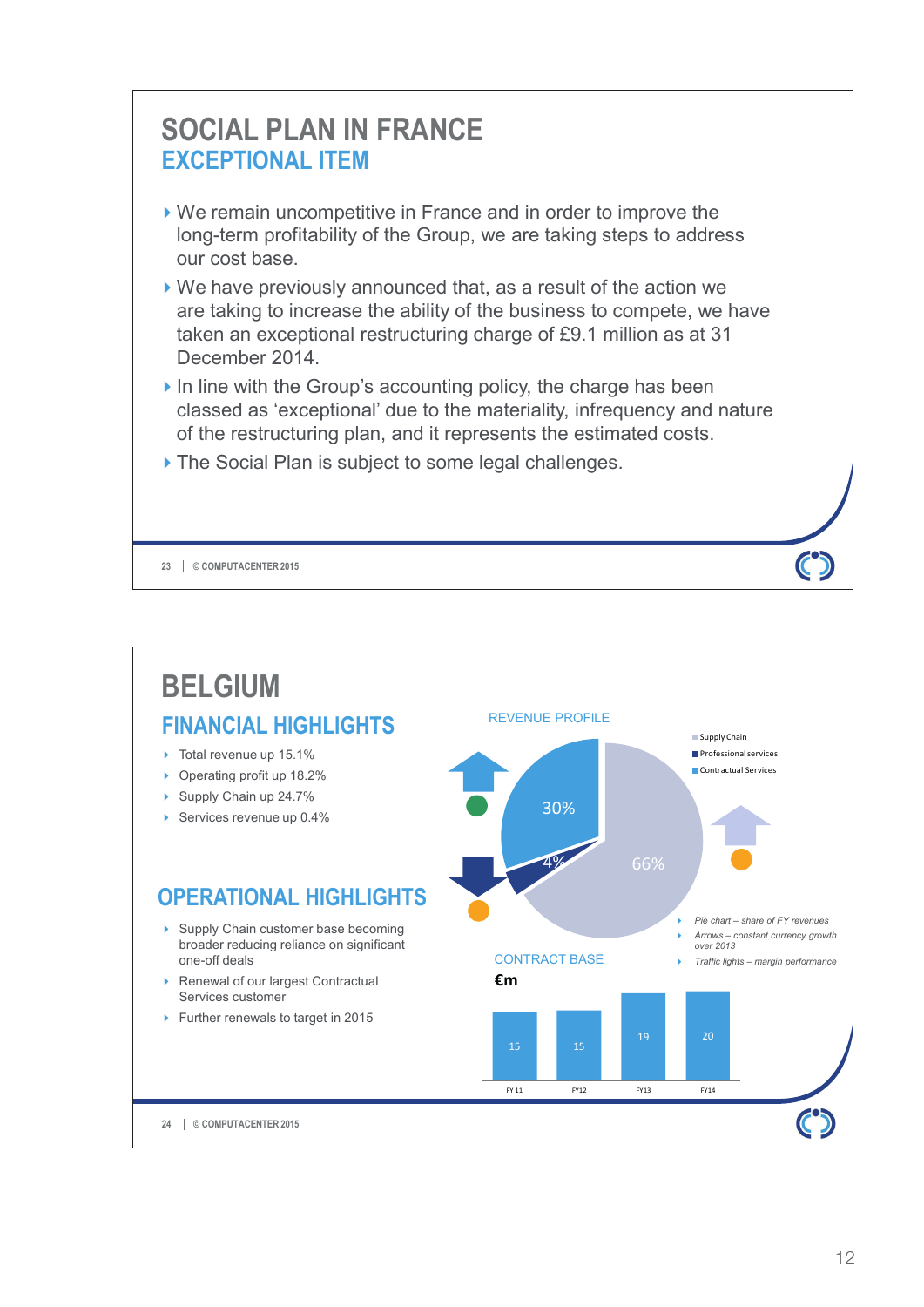# **OUTLOOK FINANCIAL HIGHLIGHTS**

- $\blacktriangleright$  The ongoing strategic development of the Group, the associated investments it has made since the beginning of 2013 and our recent services wins, particularly in the UK but also more latterly in Germany, gives us confidence for the future.
- $\triangleright$  The short-term will not be without its challenges. In the UK, there will be a significant number of our 2014 services wins taken on during this year, and these will take time to mature. Whilst we are encouraged by the fourth quarter performance in Germany, it is too early to tell whether this is a substantial move in the right direction, or simply represents a good quarter.
- $\triangleright$  The Group has transitioned over the last few years to become a business with greater visibility of earnings due to increased services content. Our French business clearly remains in the early stages of making this transition, and whilst it has a small number of attractive existing contracts, it otherwise remains out of date and uncompetitive. Whilst we are confident of reducing the loss materially in France during 2015, a return to profitability is some way off.
- Our business remains highly cash generative, as evidenced by the recent Return of Value to shareholders, and notwithstanding the challenges outlined above, we are determined to make 2015 a year of progress for the Group.

**© COMPUTACENTER 2015 25**

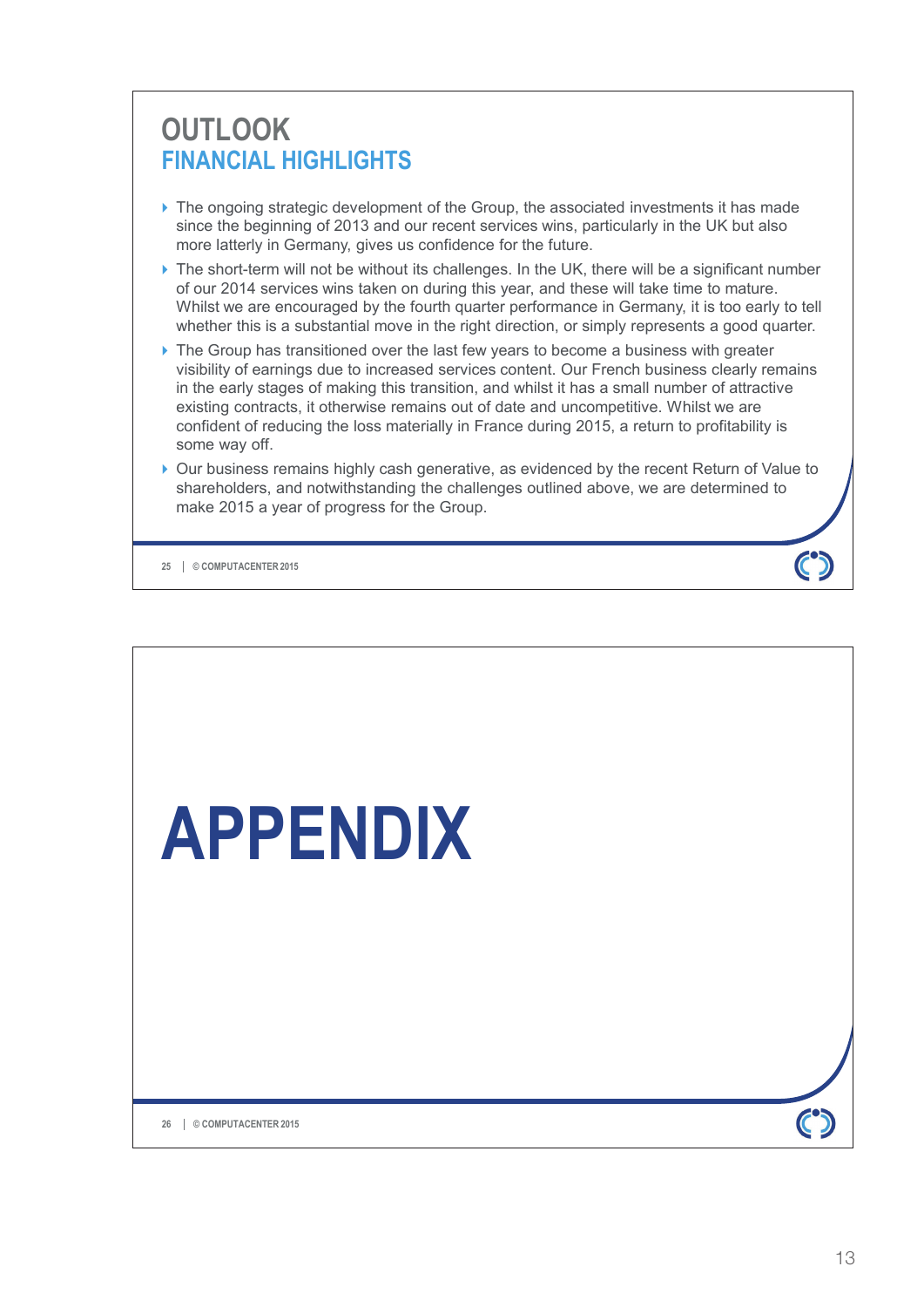# **GLOSSARY**

#### **Adjusted results**

- PBT and EPS are adjusted for exceptional items and amortisation on acquired intangibles.
- ▶ Operating profit is stated after charging finance costs on CSF

## **Customer specific financing ("CSF")**

- Finance costs for CSF are charged after operating profit for statutory purposes
- ▶ These costs are considered to be contract specific costs, and operating profit is adjusted to charge for these costs
- $\triangleright$  Net finance costs are also adjusted in this presentation

## **Net funds**

- $\triangleright$  Net funds is monitored internally by the Group
- Included in this measure are current asset investments, where the group deposits cash, access to which is subject to a notice period
- Previously this adjusted measure was reported exclusive of future obligations for CSF, that are covered by future income streams. The statutory net funds is now the main measure for the Group

## **Constant Currency**

▶ The Group has calculated constant currency comparative information by re-translating 2013 results into the group's functional currency (GBP) at the exchange rates prevailing in the 2014 reporting period

**© COMPUTACENTER 2015 27**

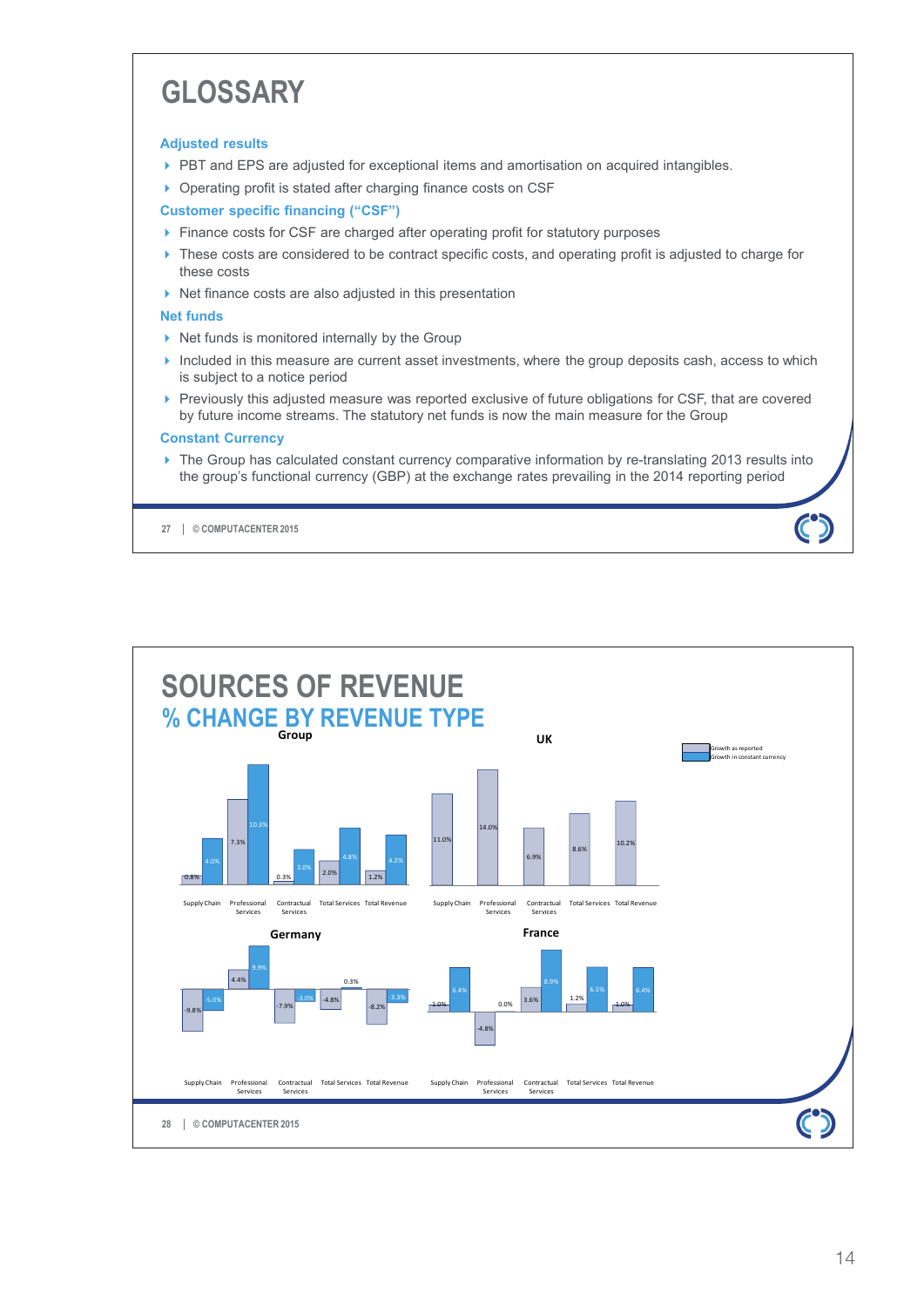|                                  | FY 2014               | FY 2013            | <b>Change</b>     |
|----------------------------------|-----------------------|--------------------|-------------------|
|                                  | £m                    | £m                 | $\%$              |
| <b>Revenue</b>                   | 1,416.9               | 1,286.1            | 10.2%             |
| <b>Adjusted gross profit</b>     | 219.8<br>15.5%        | 200.1<br>15.6%     | 9.8%<br>$(0.0\%)$ |
| <b>Admin Expenses</b>            | (154.3)<br>$(10.9\%)$ | (143.9)<br>(11.2%) | (7.2%)<br>0.3%    |
| <b>Adjusted operating profit</b> | 65.5<br>4.6%          | 56.2<br>4.4%       | 16.5%<br>0.3%     |
| Headcount: *                     |                       |                    |                   |
| <b>Direct</b><br><b>Indirect</b> | 4,712<br>1,441        | 4,071<br>1,385     | 15.7%<br>4.0%     |
| * period end headcount           |                       |                    |                   |

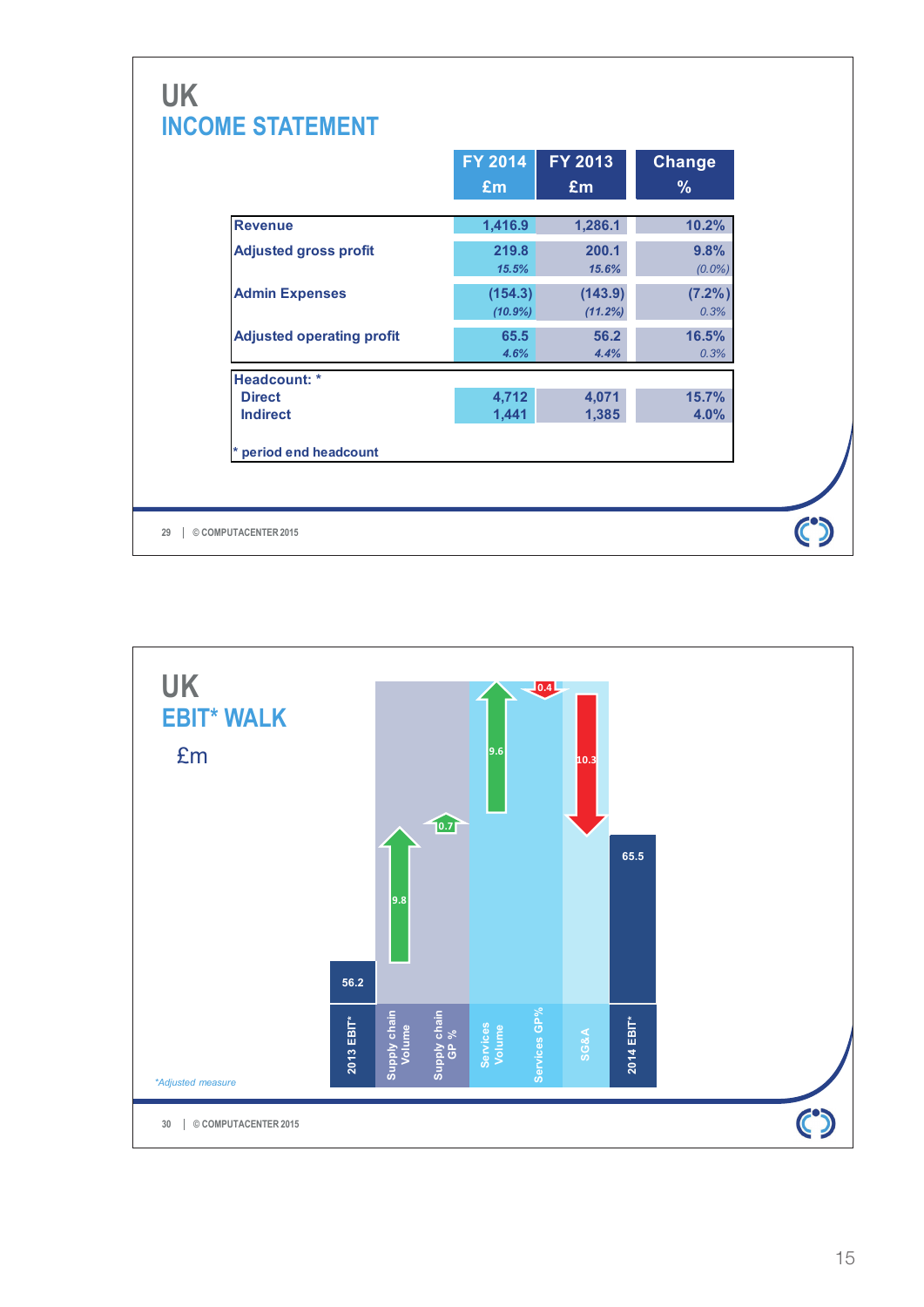|                                  |                      | Reported              |                         |                    | In local currency       |                        |
|----------------------------------|----------------------|-----------------------|-------------------------|--------------------|-------------------------|------------------------|
|                                  | <b>FY 2014</b><br>£m | FY 2013<br>£m         | <b>Change</b><br>$\%$   | FY 2014<br>€m      | FY 2013<br>$\epsilon$ m | <b>Change</b><br>$\%$  |
| <b>Revenue</b>                   | 1,167.1              | 1.271.4               | (8.2%)                  | 1,448.3            | 1.497.8                 | $(3.3\%)$              |
| <b>Adjusted gross profit</b>     | 151.7<br>13.0%       | 158.1<br>12.4%        | $(4.0\%)$<br>0.6%       | 188.2<br>13.0%     | 186.2<br>12.4%          | 1.1%<br>0.6%           |
| <b>Admin Expenses</b>            | (124.9)<br>(10.7%)   | (127.4)<br>$(10.0\%)$ | 2.0%<br>(0.7%           | (155.0)<br>(10.7%) | (150.1)<br>$(10.0\%)$   | (3.3%)<br>(0.7%        |
| <b>Adjusted operating profit</b> | 26.8<br>2.3%         | 30.6<br>2.4%          | $(12.4\%)$<br>$(0.1\%)$ | 33.2<br>2.3%       | 36.1<br>2.4%            | $(8.0\%)$<br>$(0.1\%)$ |
| Headcount: *                     |                      |                       |                         |                    |                         |                        |
| <b>Direct</b><br><b>Indirect</b> | 3,698<br>1,319       | 3,768<br>1,316        | $(1.9\%)$<br>0.2%       |                    |                         |                        |
| period end headcount             |                      |                       |                         |                    |                         |                        |

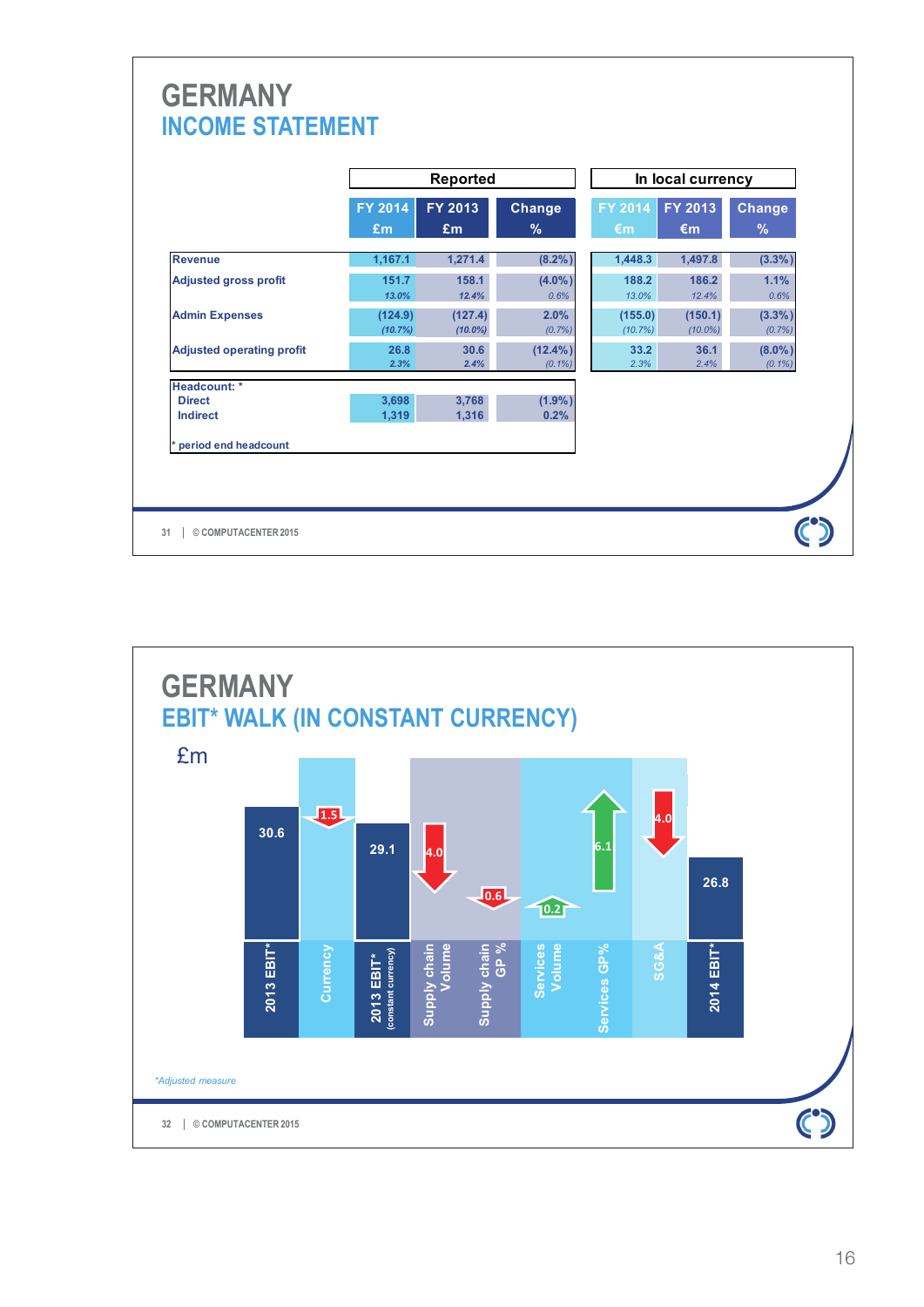|                                  |                     | Reported         |                         | In local currency   |                         |                                |  |
|----------------------------------|---------------------|------------------|-------------------------|---------------------|-------------------------|--------------------------------|--|
|                                  | FY 2014<br>£m       | FY 2013<br>£m    | <b>Change</b><br>$\%$   | FY 2014<br>€m       | FY 2013<br>$\epsilon$ m | <b>Change</b><br>$\frac{9}{6}$ |  |
| <b>Revenue</b>                   | 471.1               | 466.3            | 1.0%                    | 584.7               | 549.3                   | 6.4%                           |  |
| <b>Adjusted gross profit</b>     | 31.8<br>6.7%        | 38.3<br>8.2%     | $(17.0\%)$<br>(1.5%)    | 39.4<br>6.7%        | 45.1<br>8.2%            | $(12.6\%)$<br>(1.5%)           |  |
| <b>Admin Expenses</b>            | (40.6)<br>$(8.6\%)$ | (45.6)<br>(9.8%) | 11.0%<br>1.2%           | (50.4)<br>$(8.6\%)$ | (53.7)<br>(9.8%)        | 6.1%<br>1.2%                   |  |
| <b>Adjusted operating profit</b> | (8.8)<br>$(1.9\%)$  | (7.3)<br>(1.6%)  | $(20.5\%)$<br>$(0.3\%)$ | (11.0)<br>$(1.9\%)$ | (8.6)<br>$(1.6\%)$      | (27.9% )<br>(0.3%)             |  |
| <b>Headcount *:</b>              |                     |                  |                         |                     |                         |                                |  |
| <b>Direct</b><br><b>Indirect</b> | 1,315<br>511        | 1,423<br>484     | $(7.6\%)$<br>5.6%       |                     |                         |                                |  |
| * period end headcount           |                     |                  |                         |                     |                         |                                |  |

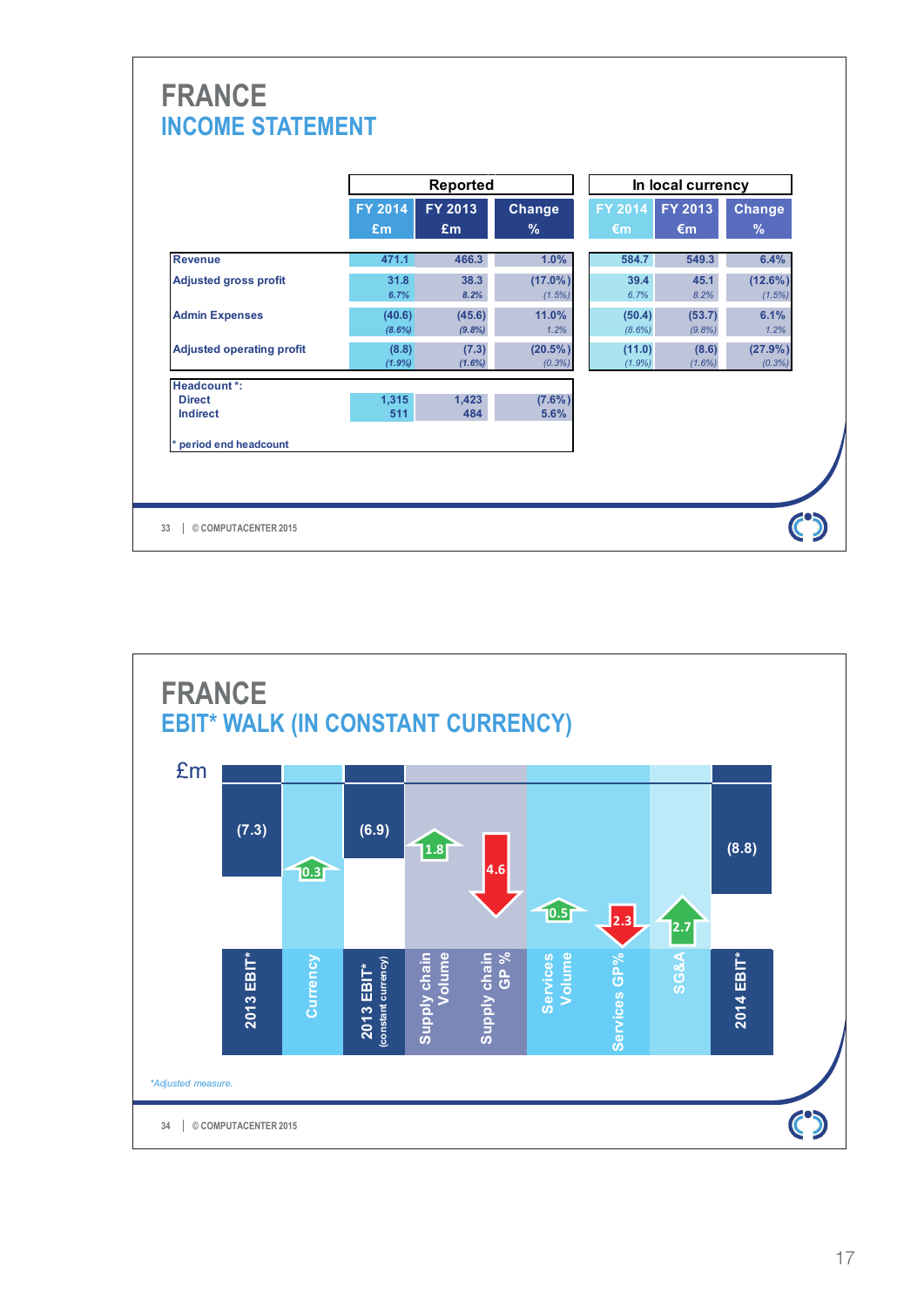# **NET FUNDS**

|                           | <b>Dec 14</b><br>£m | <b>Dec 13</b><br>Em | Change<br>Em |
|---------------------------|---------------------|---------------------|--------------|
| Cash and cash equivalents | 129.1               | 90.3                | 38.8         |
| <b>Bank loans</b>         | (0.1)               | (0.1)               | (0.1)        |
| <b>Finance leases</b>     | (6.7)               | (11.6)              | 4.9          |
| Other loans               | (3.1)               | (7.3)               | 4.1          |
| <b>Net Borrowings</b>     | (9.9)               | (18.9)              | 9.0          |
| <b>Net funds</b>          | 119.2               | 71.4                | 47.8         |

- ▶ The Group's primary measure when managing the business is net funds
- From 2014 onwards the Group will no longer separately report it's net funds pre-CSF
- ▶ On an underlying basis, therefore net funds has improved by £47.8 million compared to 2013.
- $\blacktriangleright$  Further underlying working capital improvements, primarily in France, are expected to contribute throughout 2015.
- ▶ Following the sale of RDC for £56 million announced on 2 February 2015, the Group completed a Return of Value for £100 million on 10 March 2015.

 $\ddot{\mathbf{C}}$ 

**© COMPUTACENTER 2015 35**

| <b>GROUP CASH FLOW</b>                                     | FY 2014 FY 2013 |        |                                             |
|------------------------------------------------------------|-----------------|--------|---------------------------------------------|
|                                                            | £m              | £m     |                                             |
| Profit/(loss) before tax                                   | 76.4            | 50.5   |                                             |
| Net finance (income                                        | 0.2             | 0.5    |                                             |
| Depreciation, amortisation and impairment, other movements | 33.1            | 44.8   |                                             |
| Share-based payments                                       | 2.8             | 1.1    |                                             |
| Profit on disposal of non-current assets                   | 0.7             | 0.4    |                                             |
| Working capital and other movements                        | 4.9             | (29.6) |                                             |
| (Decrease)/increase in provisions                          | (1.9)           | 5.6    | $\triangleright$ The turn around in working |
| Other adjustments                                          | (0.5)           | (0.8)  | capital between 2014 and 2013               |
| <b>Cash generated from operations</b>                      | 115.8           | 72.5   | of £34.5 million has contributed            |
| Income taxes paid                                          | (21.4)          | (9.6)  | to an increase in cash and cash             |
| Net cash flow from operating activities                    | 94.4            | 62.9   |                                             |
| Interest received                                          | 1.6             | 1.7    | equivalents over the period of              |
| Capital expenditure and investments                        | (18.1)          | (14.2) | £38.8 million                               |
| Net cash flow from investing activities                    | (16.5)          | (12.5) |                                             |
| Interest paid                                              | (1.3)           | (2.7)  |                                             |
| Dividends paid to equity shareholders of the parent        | (24.7)          | (22.8) |                                             |
| Return of Value and associated expenses                    |                 | (73.7) |                                             |
| Proceeds from share issues                                 | 1.8             | 2.9    |                                             |
| Purchase of own shares                                     | (2.3)           | (1.5)  |                                             |
| Net borrowings                                             | (8.8)           | (1.6)  |                                             |
| Net cash flow from financing activities                    | (35.3)          | (99.3) |                                             |
| Increase/(decrease) in cash and cash equivalents           | 42.6            | (48.9) |                                             |
| Effect of exchange rates on cash and cash equivalents      | (3.8)           | 1.8    |                                             |
| Cash and cash equivalents at the beginning of the period   | 90.3            | 137.5  |                                             |
| Cash and cash equivalents at the end of the period         | 129.1           | 90.3   |                                             |